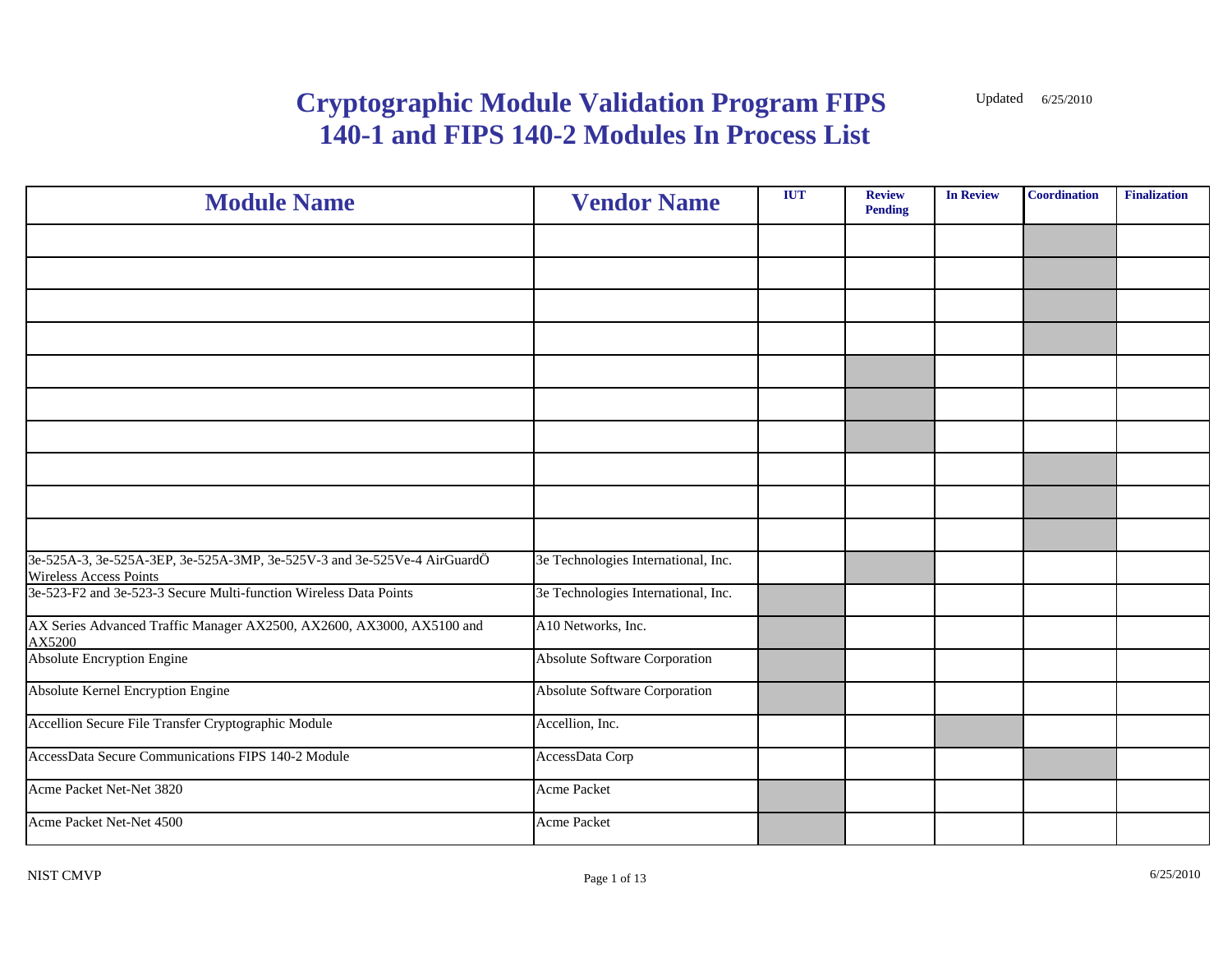| <b>Module Name</b>                                                                        | <b>Vendor Name</b>                              | <b>IUT</b> | <b>Review</b><br><b>Pending</b> | <b>In Review</b> | <b>Coordination</b> | <b>Finalization</b> |
|-------------------------------------------------------------------------------------------|-------------------------------------------------|------------|---------------------------------|------------------|---------------------|---------------------|
| Cryptographic Module for F5 and C5                                                        | ActivIdentity, Inc.                             |            |                                 |                  |                     |                     |
| OpenSSL NPX Cryptographic Module                                                          | Adara Networks, Inc.                            |            |                                 |                  |                     |                     |
| Kernel NPX Cryptographic Module                                                           | Adara Networks, Inc.                            |            |                                 |                  |                     |                     |
| SmartEdge Sensor A5200, A5205, A5220 and A5225 (for Design Assurance Security<br>Level 3) | AirMagnet, Inc.                                 |            |                                 |                  |                     |                     |
| AirMagnet Enterprise Server (for Design Assurance Security Level 3)                       | AirMagnet, Inc.                                 |            |                                 |                  |                     |                     |
| SmartEdge Sensor A5200, A5205, A5220 and A5225                                            | AirMagnet, Inc.                                 |            |                                 |                  |                     |                     |
| AirMagnet Enterprise Server                                                               | AirMagnet, Inc.                                 |            |                                 |                  |                     |                     |
| AirTight SpectraGuard Enterprise Server                                                   | <b>AirTight Networks</b>                        |            |                                 |                  |                     |                     |
| AirTight SpectraGuard Enterprise Sensor                                                   | <b>AirTight Networks</b>                        |            |                                 |                  |                     |                     |
| Aladdin eToken NG-FLASH (Java) and Aladdin eToken NG-OTP (Java)                           | Aladdin Knowledge Systems, Ltd.                 |            |                                 |                  |                     |                     |
| Rapidly Deployable Network                                                                | Alcatel-Lucent                                  |            |                                 |                  |                     |                     |
| <b>BreezeNet B</b>                                                                        | Alvarion                                        |            |                                 |                  |                     |                     |
| <b>BreezeAccess VL</b>                                                                    | Alvarion, Inc                                   |            |                                 |                  |                     |                     |
| Apani Kernel Crypto Module                                                                | Apani Networks                                  |            |                                 |                  |                     |                     |
| Apple FIPS Cryptographic Module                                                           | Apple Inc.                                      |            |                                 |                  |                     |                     |
| CoSign                                                                                    | <b>ARX</b> (Algorithmic Research)               |            |                                 |                  |                     |                     |
| PrivateServer                                                                             | <b>ARX</b> (Algorithmic Research)               |            |                                 |                  |                     |                     |
| Eagle V2 PIV Module on Atmel AT90SC12872RCFT Secure<br>Microcontroller                    | Atmel, jNet and ASK Contactless<br>Technologies |            |                                 |                  |                     |                     |
| <b>BS-500</b>                                                                             | <b>AudioCodes</b>                               |            |                                 |                  |                     |                     |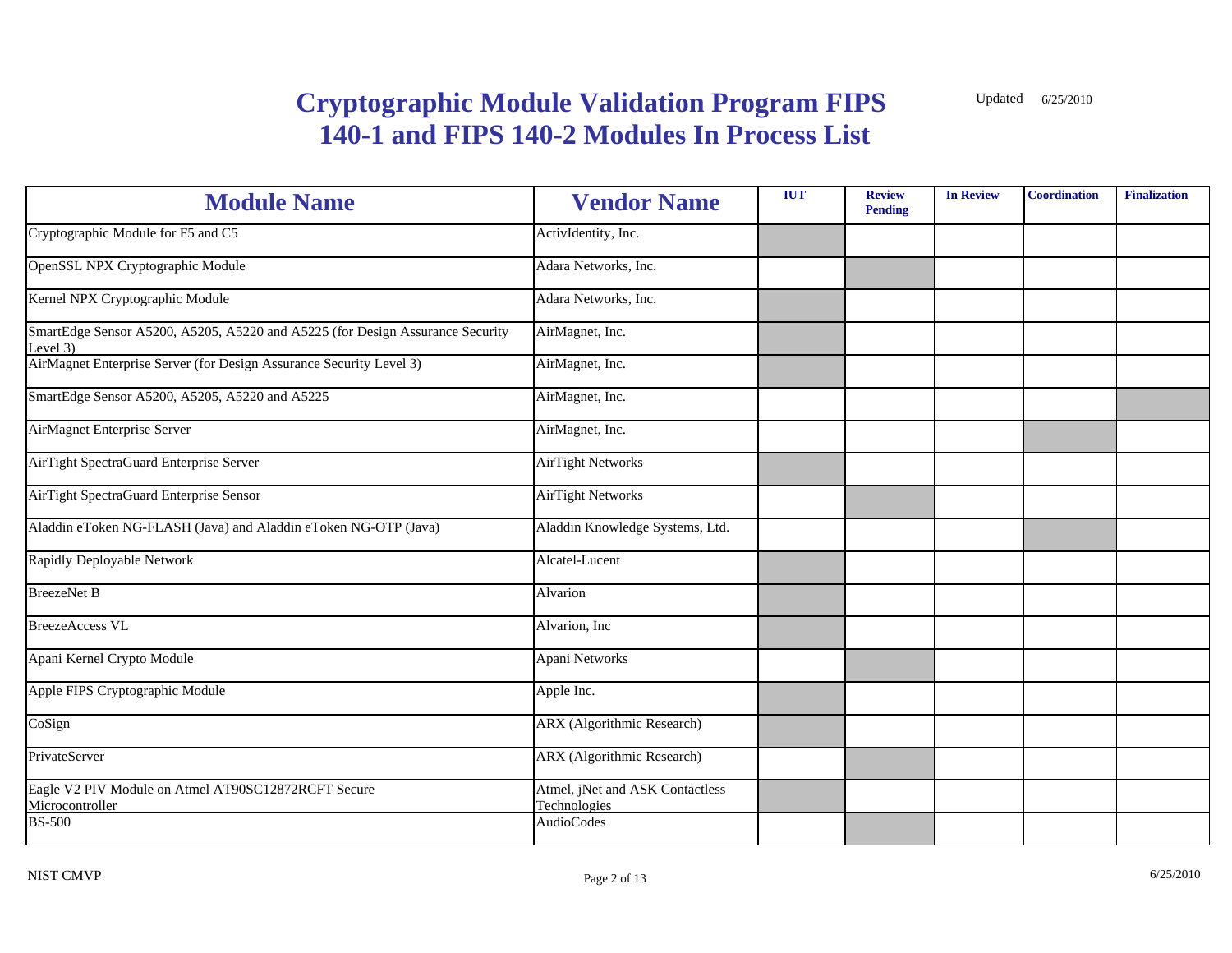| <b>Module Name</b>                                   | <b>Vendor Name</b>                               | <b>IUT</b> | <b>Review</b><br><b>Pending</b> | <b>In Review</b> | <b>Coordination</b> | Finalization |
|------------------------------------------------------|--------------------------------------------------|------------|---------------------------------|------------------|---------------------|--------------|
| AW140                                                | AvaLAN Wireless Systems, Inc.                    |            |                                 |                  |                     |              |
| <b>AXSionics Internet Passport</b>                   | <b>AXSionics AG</b>                              |            |                                 |                  |                     |              |
| <b>BM9931</b>                                        | <b>BlockMaster AB</b>                            |            |                                 |                  |                     |              |
| Brocade 48000 Director with FR4-18i (FCIP/FCR) Blade | <b>Brocade</b>                                   |            |                                 |                  |                     |              |
| Brocade 7800                                         | <b>Brocade</b>                                   |            |                                 |                  |                     |              |
| DCX-4S (with FX8-24 and FCoE10-24)                   | <b>Brocade</b>                                   |            |                                 |                  |                     |              |
| DCX (8gb) (with FX8-24 and FCoE10-24)                | <b>Brocade</b>                                   |            |                                 |                  |                     |              |
| FX8-24                                               | <b>Brocade</b>                                   |            |                                 |                  |                     |              |
| <b>Brocade Mobility RFS7000 Controller</b>           | <b>Brocade Communications Systems,</b><br>Inc.   |            |                                 |                  |                     |              |
| Nitrox XL NFBE FIPS Cryptographic Module - Level 2   | <b>Cavium Networks</b>                           |            |                                 |                  |                     |              |
| Nitrox XL NFBE FIPS Cryptographic Module - Level 3   | <b>Cavium Networks</b>                           |            |                                 |                  |                     |              |
| NITROX XL CN16xx-NFBE HSM                            | Cavium Networks                                  |            |                                 |                  |                     |              |
| Centrify Cryptographic Module                        | <b>Centrify Corporation</b>                      |            |                                 |                  |                     |              |
| Security Builder FIPS Java Module                    | Certicom Corp.                                   |            |                                 |                  |                     |              |
| Check Point IP Appliance - IP1280 and IP2450         | <b>Check Point Software Technologies</b><br>.td  |            |                                 |                  |                     |              |
| Check Point IP Appliance - IP260, IP1220 and IP1260  | <b>Check Point Software Technologies</b><br>.td. |            |                                 |                  |                     |              |
| Check Point IP Appliance - IP290 and IP690           | <b>Check Point Software Technologies</b><br>_td. |            |                                 |                  |                     |              |
| Check Point IP Appliance - IP390 and IP560           | <b>Check Point Software Technologies</b><br>.td. |            |                                 |                  |                     |              |
| Connectra                                            | <b>Check Point Software Technologies</b><br>Ltd. |            |                                 |                  |                     |              |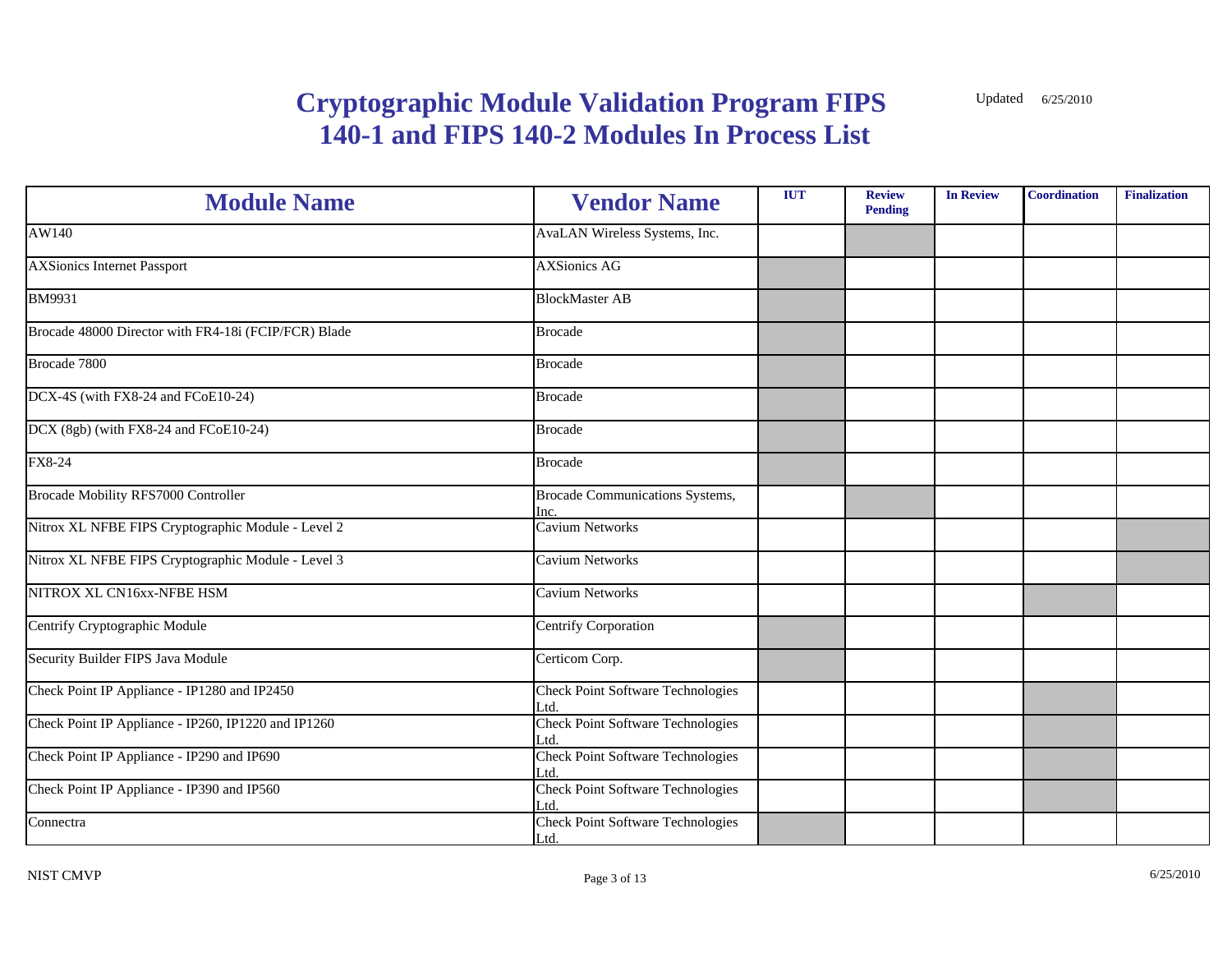| <b>Module Name</b>                                                                                                                                          | <b>Vendor Name</b>                       | <b>IUT</b> | <b>Review</b><br><b>Pending</b> | <b>In Review</b> | <b>Coordination</b> | <b>Finalization</b> |
|-------------------------------------------------------------------------------------------------------------------------------------------------------------|------------------------------------------|------------|---------------------------------|------------------|---------------------|---------------------|
| Cisco MDS 18/4-Port Multiservice FIPS Module                                                                                                                | Cisco Systems, Inc.                      |            |                                 |                  |                     |                     |
| Cisco 5508 Wireless LAN Controller                                                                                                                          | Cisco Systems, Inc.                      |            |                                 |                  |                     |                     |
| Cisco ASA 5505, 5510, 5520, 5540, 5550, 5580-20, and 5580-40 Security Appliances                                                                            | Cisco Systems, Inc.                      |            |                                 |                  |                     |                     |
| Cisco ASR 1002f, ASR 1002 with ESP5 or ESP10, ASR 1004 with RP 1 or RP 2 and<br>ESP10 or ESP20, and ASR 1006 with dual RP 1 or RP 2 and dual ESP10 or ESP20 | $\overline{\text{C}}$ isco Systems, Inc. |            |                                 |                  |                     |                     |
| Cisco Catalyst 3750G Integrated Wireless LAN Controller                                                                                                     | Cisco Systems, Inc.                      |            |                                 |                  |                     |                     |
| Cisco Aironet Lightweight AP1131, AP1142, AP1242, AP1252, AP1262, CAP3502e<br>and CAP3502i Wireless LAN Access Points                                       | Cisco Systems, Inc.                      |            |                                 |                  |                     |                     |
| Cisco Catalyst 6506, 6506-E, 6509 and 6509-E Switches with Wireless Services Module<br>(WiSM)                                                               | Cisco Systems, Inc.                      |            |                                 |                  |                     |                     |
| Cisco Aironet Lightweight AP1522, AP1524PS and AP1524SB Wireless LAN Access<br>Points                                                                       | Cisco Systems, Inc.                      |            |                                 |                  |                     |                     |
| Cisco ASA 5580-20 and 5580-40 (firmware version 8.3.1)                                                                                                      | Cisco Systems, Inc.                      |            |                                 |                  |                     |                     |
| Cisco 881, Cisco 881G, and Cisco 891                                                                                                                        | Cisco Systems, Inc.                      |            |                                 |                  |                     |                     |
| Cisco 1941, Cisco 2901, Cisco 2911, Cisco 2921, Cisco 2951, Cisco 3925 and Cisco<br>3945 Integrated Services Routers                                        | Cisco Systems, Inc.                      |            |                                 |                  |                     |                     |
| Cisco ASA 5580 [Adaptive Security Appliance]                                                                                                                | Cisco Systems, Inc.                      |            |                                 |                  |                     |                     |
| 7206VXR NPE-G1, 7206VXR NPE-G2 and 7301 with VAM2+, and 7206VXR NPE-<br>G2 with VSA                                                                         | Cisco Systems, Inc.                      |            |                                 |                  |                     |                     |
| Cisco Secure Access Control Server (ACS) FIPS module (cryptolib)                                                                                            | Cisco Systems, Inc.                      |            |                                 |                  |                     |                     |
| Cisco Secure Access Control Server (ACS) FIPS module (NSS)                                                                                                  | Cisco Systems, Inc.                      |            |                                 |                  |                     |                     |
| Cisco Nexus 7000                                                                                                                                            | Cisco Systems, Inc.                      |            |                                 |                  |                     |                     |
| Clearwell E-Discovery Platform Cryptographic Module                                                                                                         | Clearwell Systems, Inc.                  |            |                                 |                  |                     |                     |
| Cloakware Security Kernel                                                                                                                                   | Cloakware, Inc.                          |            |                                 |                  |                     |                     |
| Transceiver Cryptographic Module (TCM)                                                                                                                      | Comtech Mobile Datacom Corporation       |            |                                 |                  |                     |                     |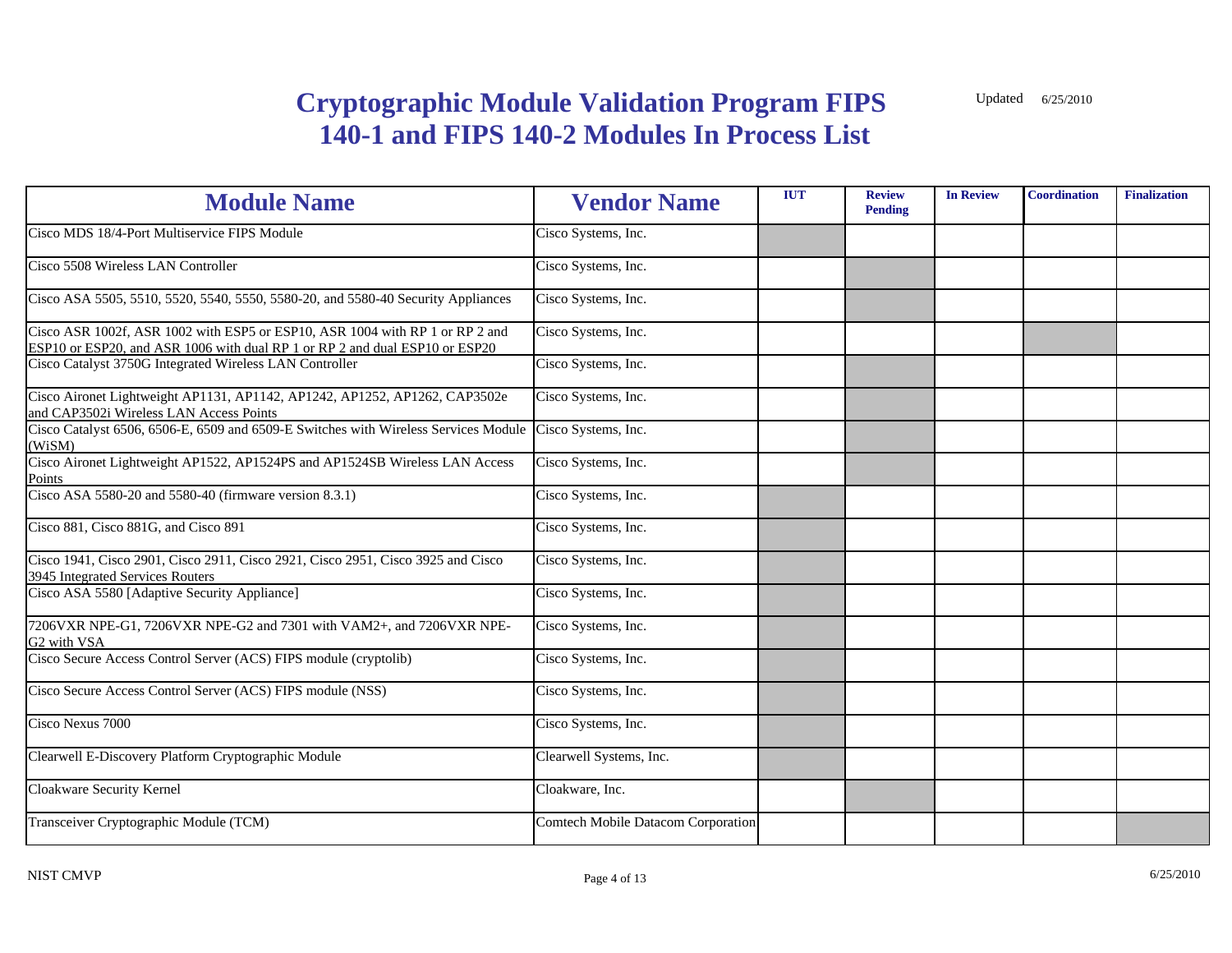| <b>Module Name</b>                                                     | <b>Vendor Name</b>            | <b>IUT</b> | <b>Review</b><br><b>Pending</b> | <b>In Review</b> | Coordination | <b>Finalization</b> |
|------------------------------------------------------------------------|-------------------------------|------------|---------------------------------|------------------|--------------|---------------------|
| Data Locker Enterprise Edition                                         | Data Locker Inc.              |            |                                 |                  |              |                     |
| CAT862 Dolby JPEG2000/MPEG2 Media Block IDC                            | Dolby Laboratories, Inc.      |            |                                 |                  |              |                     |
| Dolphin DCI 1.2                                                        | Doremi Cinema LLC             |            |                                 |                  |              |                     |
| <b>IMB</b>                                                             | Doremi Cinema LLC             |            |                                 |                  |              |                     |
| X-Wall MX                                                              | Enova                         |            |                                 |                  |              |                     |
| FalconStor Cryptographic Module                                        | FalconStor Software, Inc.     |            |                                 |                  |              |                     |
| FEITIAN-FIPS-COS                                                       | Feitian Technologies Company  |            |                                 |                  |              |                     |
| HotPort 7000-Series Wireless Mesh Nodes: HotPort 7100 and HotPort 7200 | Firetide, Inc.                |            |                                 |                  |              |                     |
| FortiOS                                                                | Fortinet Inc.                 |            |                                 |                  |              |                     |
| FortiMail 3.0                                                          | Fortinet Inc.                 |            |                                 |                  |              |                     |
| FortiAnalyzer                                                          | Fortinet, Inc.                |            |                                 |                  |              |                     |
| Fortress Secure Bridge                                                 | Fortress Technologies, Inc.   |            |                                 |                  |              |                     |
| Symmetry Cryptographic Module                                          | <b>G4S Technology Limited</b> |            |                                 |                  |              |                     |
| TOP DL V2                                                              | Gemalto                       |            |                                 |                  |              |                     |
| FIPSCrypto on Windows Server 2003                                      | Good Technology, Inc.         |            |                                 |                  |              |                     |
| HP OpenCall HLR Cryptographic Module                                   | Hewlett Packard«, Inc.        |            |                                 |                  |              |                     |
| NonStop Volume Level Encryption (NSVLE)                                | Hewlett-Packard Company       |            |                                 |                  |              |                     |
| Atalla Cryptographic Subsystem (ACS)                                   | Hewlett-Packard Company       |            |                                 |                  |              |                     |
| LTO-5 Tape Device                                                      | Hewlett-Packard Company       |            |                                 |                  |              |                     |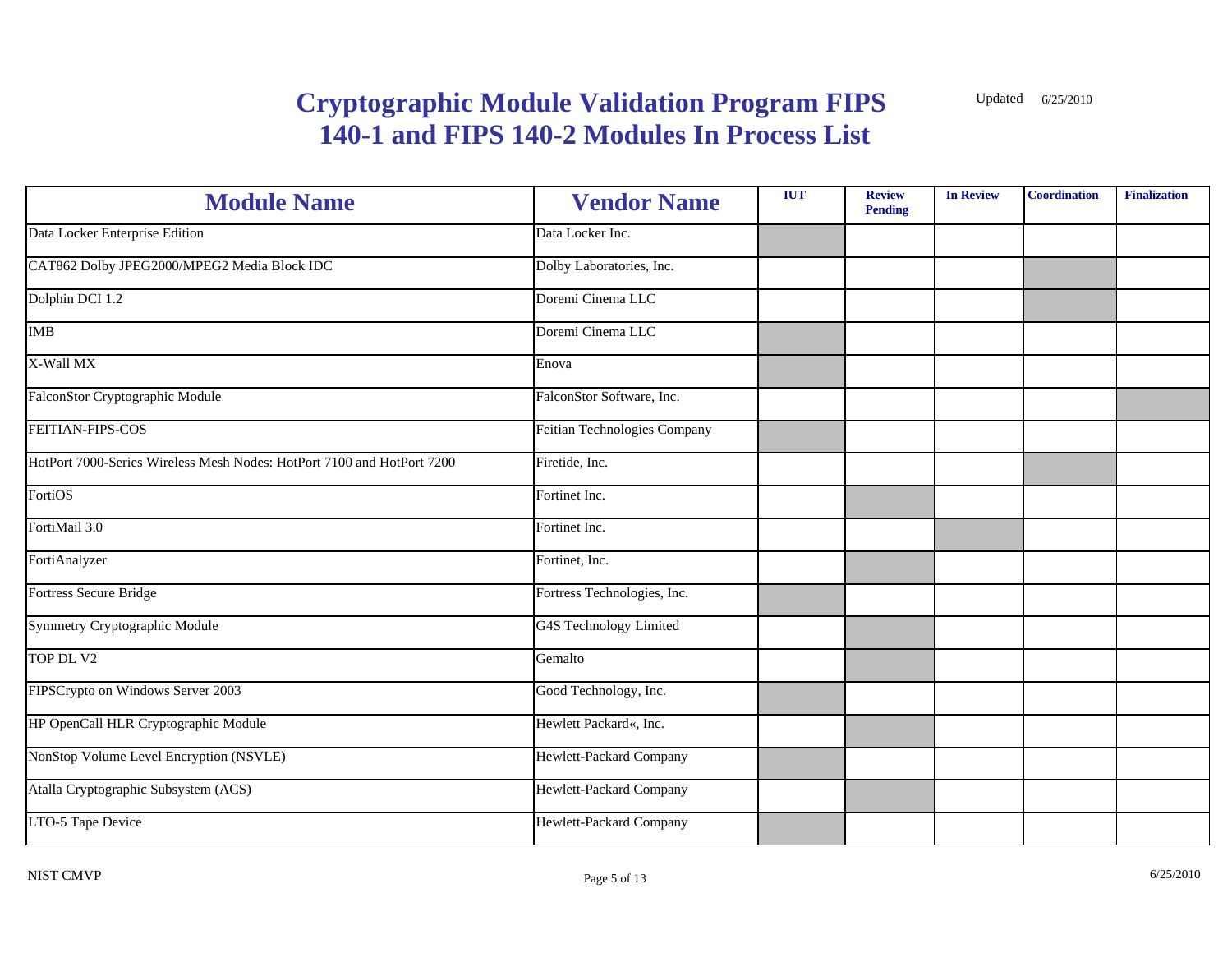| <b>Module Name</b>                                                                            | <b>Vendor Name</b>                                    | <b>IUT</b> | <b>Review</b><br><b>Pending</b> | <b>In Review</b> | <b>Coordination</b> | <b>Finalization</b> |
|-----------------------------------------------------------------------------------------------|-------------------------------------------------------|------------|---------------------------------|------------------|---------------------|---------------------|
| KEY-UP Cryptographic Module                                                                   | Ian Donnelly Systems, Inc.                            |            |                                 |                  |                     |                     |
| IBM PCI-e Cryptographic Coprocessor Security Module                                           | <b>IBM</b>                                            |            |                                 |                  |                     |                     |
| IBM System Storage TS1130 Tape Drive - Machine Type 3592, Model E06                           | <b>IBM</b> Corporation                                |            |                                 |                  |                     |                     |
| IBM ® z/OS ® Version 1 Release 10 System SSL Cryptographic Module                             | <b>IBM</b> Corporation                                |            |                                 |                  |                     |                     |
| z/OS Integrated Cryptographic System Service Facility (ICSF) PKCS #11 Cryptographic<br>Module | <b>IBM</b> Corporation                                |            |                                 |                  |                     |                     |
| IBM Internet Security Systems SiteProtector Cryptographic Module                              | IBM Internal Security Systems, Inc.                   |            |                                 |                  |                     |                     |
| Proventia GX Series Security Appliances                                                       | IBM Internet Security Systems, Inc.                   |            |                                 |                  |                     |                     |
| UT-125 FIPS #10 Cryptographic Module                                                          | Icom Inc.                                             |            |                                 |                  |                     |                     |
| SecureAgent                                                                                   | IDG, Inc                                              |            |                                 |                  |                     |                     |
| <b>Pivot Plus Flash Drive</b>                                                                 | <b>Imation Corp</b>                                   |            |                                 |                  |                     |                     |
| <b>IBM®</b> Crypto for C                                                                      | <b>International Business Machines</b><br>Corporation |            |                                 |                  |                     |                     |
| <b>MOVEit Crypto</b>                                                                          | Ipswitch, Inc.                                        |            |                                 |                  |                     |                     |
| Juniper SRX100, SRX210, SRX240 and SRX650 Services Gateways                                   | Juniper Networks                                      |            |                                 |                  |                     |                     |
| Juniper Networks LN1000 Mobile Secure Route                                                   | Juniper Networks Inc                                  |            |                                 |                  |                     |                     |
| Juniper J-Series Services Routers: J2320, J2350, J4350, J6350                                 | Juniper Networks, Inc.                                |            |                                 |                  |                     |                     |
| JUNOS-9.3-FIPS Cryptographic Module for M7i and M10i Routers                                  | Juniper Networks, Inc.                                |            |                                 |                  |                     |                     |
| JUNOS-9.3-FIPS-L2 Cryptographic Module for M, MX and T Routers                                | Juniper Networks, Inc.                                |            |                                 |                  |                     |                     |
| Integral 256 bit AES Drive and Integral 256 bit AES MAC Drive                                 | Just Rams PLC                                         |            |                                 |                  |                     |                     |
| Kanguru Defender Elite+                                                                       | <b>Kanguru Solutions</b>                              |            |                                 |                  |                     |                     |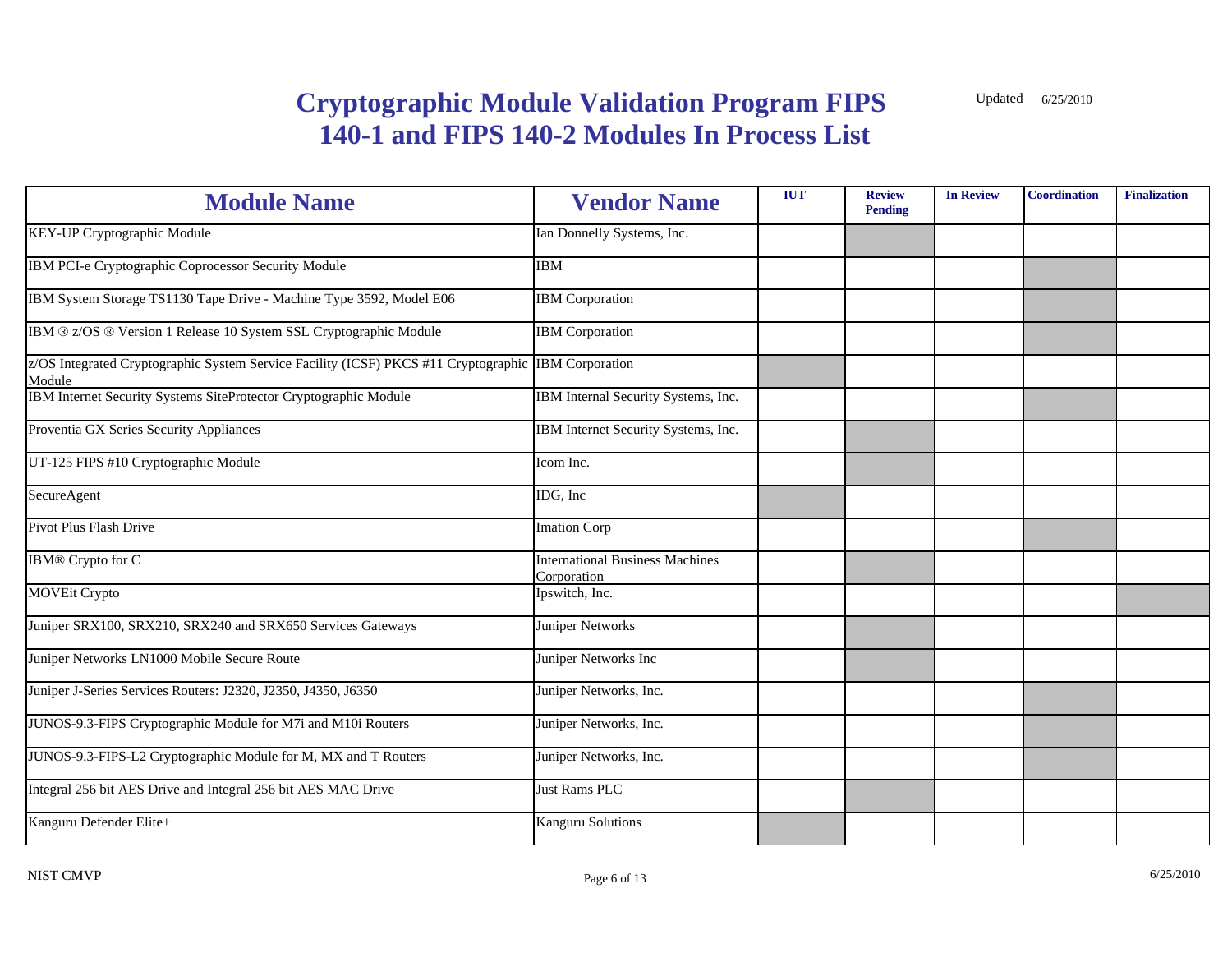| <b>Module Name</b>                                                                          | <b>Vendor Name</b>               | <b>IUT</b> | <b>Review</b><br><b>Pending</b> | <b>In Review</b> | <b>Coordination</b> | <b>Finalization</b> |
|---------------------------------------------------------------------------------------------|----------------------------------|------------|---------------------------------|------------------|---------------------|---------------------|
| Kaseya Virtual System Administrator Cryptographic Module                                    | Kaseya International Limited     |            |                                 |                  |                     |                     |
| Kingston Technology Company, Inc. DataTraveler DT4000 Series USB Flash Drive                | Kingston Technology Company, Inc |            |                                 |                  |                     |                     |
| Kingston Technology Company, Inc. DataTraveler DT4000 Series<br><b>USB Flash Drive</b>      | Kingston Technology Company, Inc |            |                                 |                  |                     |                     |
| KoolSpan TrustChip Developer Kit (TDK) Cryptographic Library                                | KoolSpan                         |            |                                 |                  |                     |                     |
| <b>Lexmark PrintCryption</b>                                                                | Lexmark International Inc.       |            |                                 |                  |                     |                     |
| Cryptographic Security Kernel                                                               | LifeSize Communications, Inc.    |            |                                 |                  |                     |                     |
| Lumension Cryptographic Kernel                                                              | Lumension Security, Inc.         |            |                                 |                  |                     |                     |
| Solaris 2                                                                                   | Marvell Semiconductor Inc.       |            |                                 |                  |                     |                     |
| McAfee Endpoint Encryption for PCs                                                          | McAfee, Inc.                     |            |                                 |                  |                     |                     |
| McAfee Endpoint Encryption Manager L2                                                       | McAfee, Inc.                     |            |                                 |                  |                     |                     |
| McAfee Endpoint Encryption Manager L1                                                       | McAfee, Inc.                     |            |                                 |                  |                     |                     |
| McAfee Endpoint Encryption for Files and Folders                                            | McAfee, Inc.                     |            |                                 |                  |                     |                     |
| Network Security Platform Sensor M-8000 S                                                   | McAfee, Inc.                     |            |                                 |                  |                     |                     |
| Microsoft Windows 7 Kernel Mode Cryptographic Primitives Library (cng.sys)                  | Microsoft Corporation            |            |                                 |                  |                     |                     |
| Microsoft Windows Server 2008 R2 Cryptographic Primitives Library<br>(bcryptprimitives.dll) | Microsoft Corporation            |            |                                 |                  |                     |                     |
| BitLocker <sup>™</sup> Drive Encryption                                                     | Microsoft Corporation            |            |                                 |                  |                     |                     |
| Windows Server 2008 R2 Enhanced Cryptographic Provider (RSAENH)                             | Microsoft Corporation            |            |                                 |                  |                     |                     |
| Microsoft Windows 7 Cryptographic Primitives Library (bcryptprimitives.dll)                 | Microsoft Corporation            |            |                                 |                  |                     |                     |
| Windows 7 Enhanced Cryptographic Provider (RSAENH)                                          | Microsoft Corporation            |            |                                 |                  |                     |                     |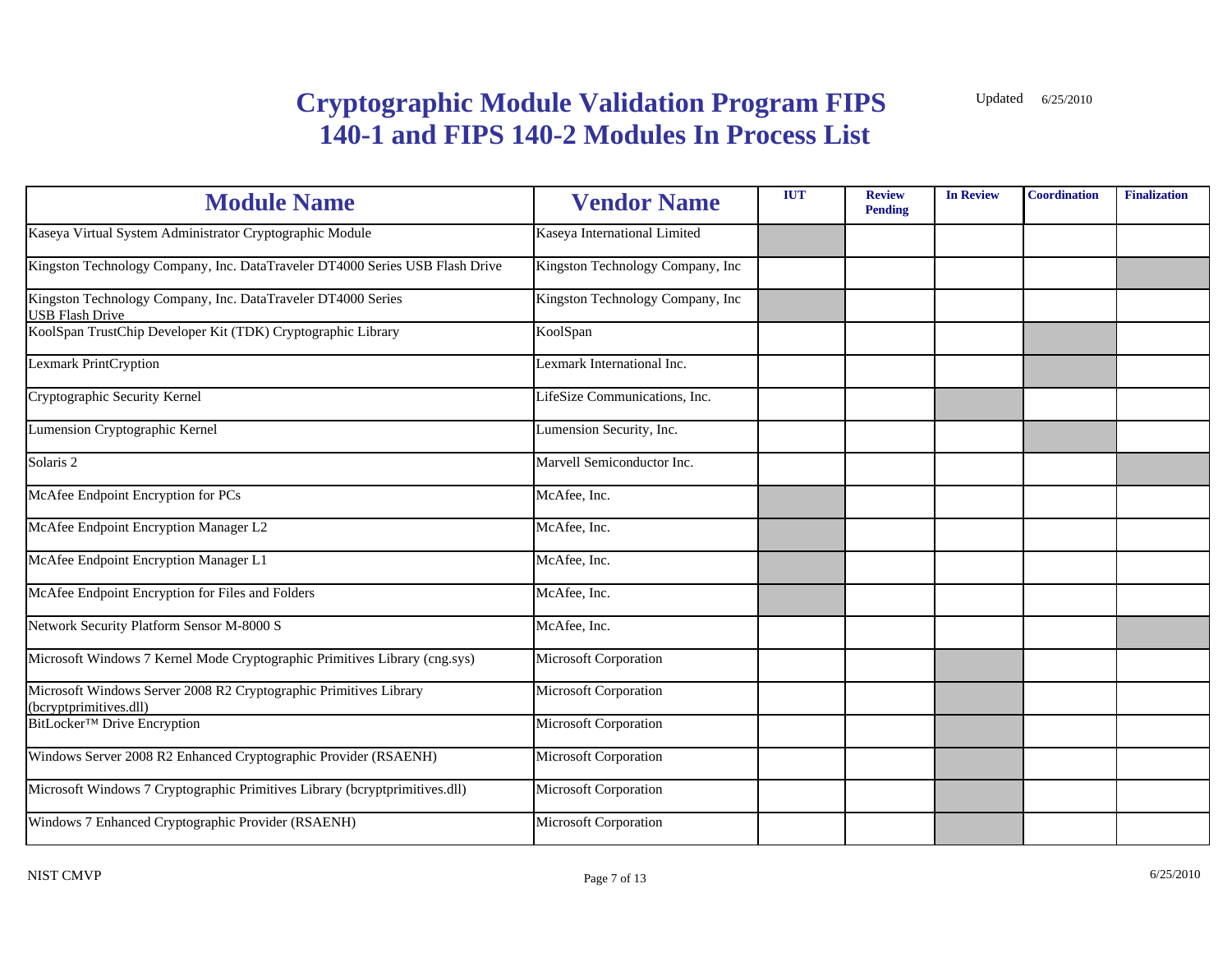| <b>Module Name</b>                                                                                  | <b>Vendor Name</b>               | <b>IUT</b> | <b>Review</b><br><b>Pending</b> | <b>In Review</b> | <b>Coordination</b> | <b>Finalization</b> |
|-----------------------------------------------------------------------------------------------------|----------------------------------|------------|---------------------------------|------------------|---------------------|---------------------|
| Microsoft Windows Server 2008 R2 Kernel Mode Cryptographic Primitives Library<br>$(\text{cng}.sys)$ | Microsoft Corporation            |            |                                 |                  |                     |                     |
| Windows Server 2008 R2 Enhanced DSS and Diffie-Hellman Cryptographic Provider<br>(DSSENH)           | Microsoft Corporation            |            |                                 |                  |                     |                     |
| Windows 7 Enhanced DSS and Diffie-Hellman Cryptographic Provider<br>(DSSENH)                        | Microsoft Corporation            |            |                                 |                  |                     |                     |
| BitLocker <sup>™</sup> Drive Encryption                                                             | Microsoft Corporation            |            |                                 |                  |                     |                     |
| Hardware Security Module (HSM)                                                                      | MicroStrain, Inc.                |            |                                 |                  |                     |                     |
| MVC200-DC                                                                                           | MikroM GmbH                      |            |                                 |                  |                     |                     |
| Motorola PTP600 Series Wireless Ethernet Bridge Cryptographic Module                                | Motorola                         |            |                                 |                  |                     |                     |
| ASTRO Subscriber Universal Crypto Module (UCM)                                                      | Motorola, Inc.                   |            |                                 |                  |                     |                     |
| Motorola AirDefense Model 4250                                                                      | Motorola, Inc.                   |            |                                 |                  |                     |                     |
| <b>ASTRO PDEG Motorola Advanced Crypto Engine (MACE)</b>                                            | Motorola, Inc.                   |            |                                 |                  |                     |                     |
| RFS7000 RF Switch                                                                                   | Motorola, Inc.                   |            |                                 |                  |                     |                     |
| CryptoStor KeyVault™                                                                                | NeoScale Systems, Inc.           |            |                                 |                  |                     |                     |
| nFX Cinxi One                                                                                       | netForensics                     |            |                                 |                  |                     |                     |
| Nexus FIPS 140-2 Crypto Module                                                                      | <b>Nexus Wireless</b>            |            |                                 |                  |                     |                     |
| Optical Metro 5130                                                                                  | Nortel Networks                  |            |                                 |                  |                     |                     |
| Open Text Cryptographic Module                                                                      | <b>Open Text Corporation</b>     |            |                                 |                  |                     |                     |
| <b>Alliance Key Manager</b>                                                                         | PA Townsend and Associates, Inc. |            |                                 |                  |                     |                     |
| PA-500, PA-2000, and PA-4000 Series Firewalls                                                       | Palo Alto Networks               |            |                                 |                  |                     |                     |
| Persistent Systems Wave Relay Man Portable Unit                                                     | Persistent Systems, LLC          |            |                                 |                  |                     |                     |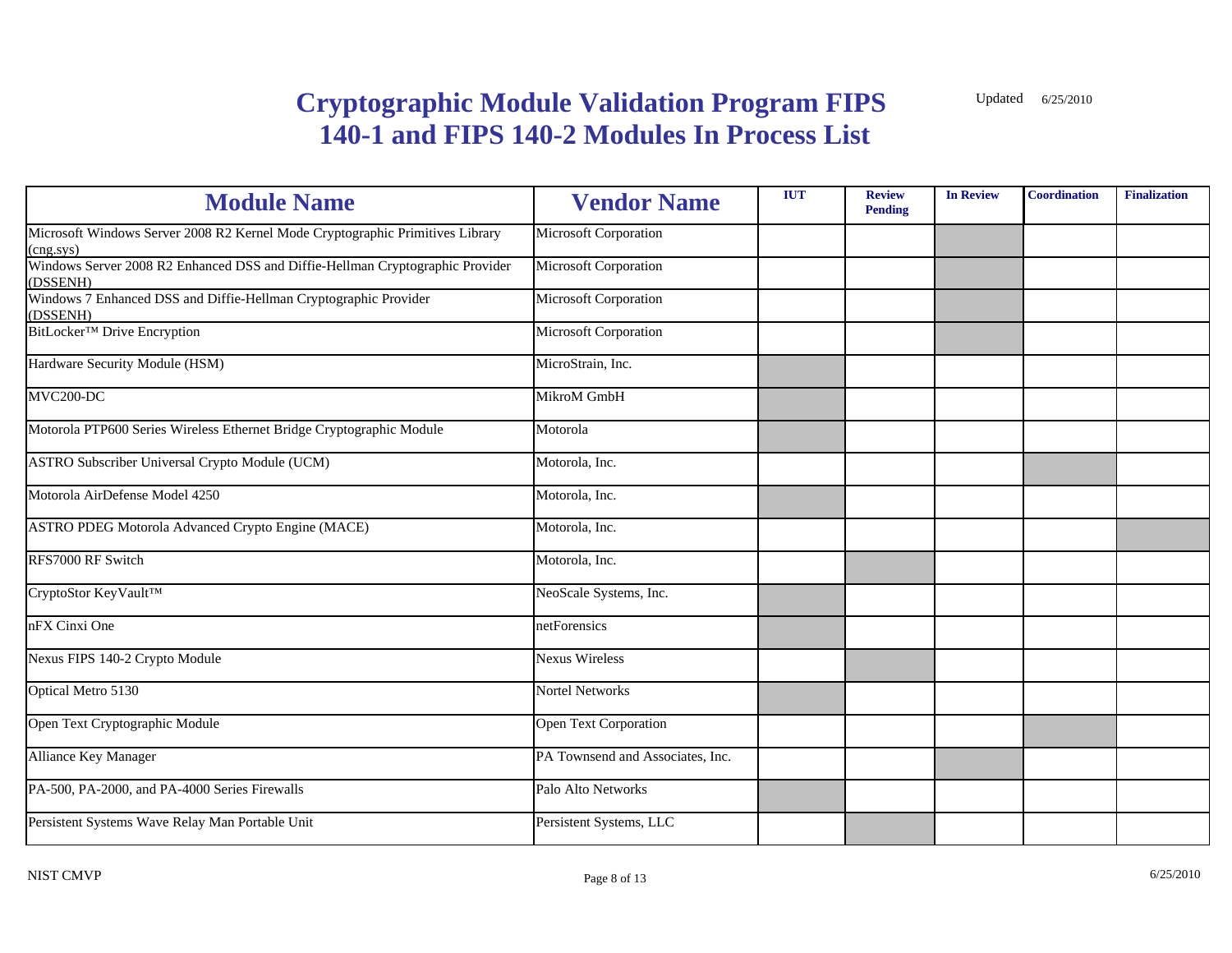| <b>Module Name</b>                                                                    | <b>Vendor Name</b>             | <b>IUT</b> | <b>Review</b><br><b>Pending</b> | <b>In Review</b> | <b>Coordination</b> | <b>Finalization</b> |
|---------------------------------------------------------------------------------------|--------------------------------|------------|---------------------------------|------------------|---------------------|---------------------|
| Persistent Systems Wave Relay Dual Radio Board                                        | Persistent Systems, LLC        |            |                                 |                  |                     |                     |
| PGP Software Developer's Kit (SDK) Cryptographic Module 4.0                           | <b>PGP</b> Corporation         |            |                                 |                  |                     |                     |
| <b>MIIKOO</b>                                                                         | Pierson Capital Technology LLC |            |                                 |                  |                     |                     |
| Pitney Bowes iButton Postal Security Device (PSD)                                     | Pitney Bowes, Inc.             |            |                                 |                  |                     |                     |
| MGC-50, MGC-100, MGC+50, and MGC+100                                                  | Polycom, Inc.                  |            |                                 |                  |                     |                     |
| Pragma Systems Cryptographic Module                                                   | Pragma Systems, Inc.           |            |                                 |                  |                     |                     |
| InfiniVault Server                                                                    | ProStor Systems, Inc.          |            |                                 |                  |                     |                     |
| Scalar Key Manager                                                                    | <b>Ouantum Inc.</b>            |            |                                 |                  |                     |                     |
| Qube XP-D                                                                             | Qube Cinema, Inc.              |            |                                 |                  |                     |                     |
| Rajant Corporation BreadCrumb ME3-24                                                  | Rajant Corporation             |            |                                 |                  |                     |                     |
| Red Hat Enterprise Linux 5 OpenSSH-Server Cryptographic Module                        | Red Hat«, Inc.                 |            |                                 |                  |                     |                     |
| Red Hat Enterprise Linux 5 OpenSSH Client Cryptographic Module                        | Red Hat«, Inc.                 |            |                                 |                  |                     |                     |
| Red Hat Enterprise Linux 5 Kernel Crypto API Cryptographic Module                     | Red Hat <sup>®</sup> , Inc.    |            |                                 |                  |                     |                     |
| Red Hat Enterprise Linux 5 OpenSwan Cryptographic Module                              | Red Hat <sup>®</sup> , Inc.    |            |                                 |                  |                     |                     |
| <b>BlackBerry Smartcard Reader</b>                                                    | Research In Motion Ltd.        |            |                                 |                  |                     |                     |
| <b>BlackBerry Cryptographic Kernel</b>                                                | Research In Motion Ltd.        |            |                                 |                  |                     |                     |
| Steelhead 520, Steelhead 1020, Steelhead 1520 and Steelhead 2020<br><b>Appliances</b> | Riverbed Technology, Inc.      |            |                                 |                  |                     |                     |
| Steelhead 250 and Steelhead 550 Appliances                                            | Riverbed Technology, Inc.      |            |                                 |                  |                     |                     |
| Steelhead 3020, Steelhead 3520, Steelhead 5520 and Steelhead 6020 Appliances          | Riverbed Technology, Inc.      |            |                                 |                  |                     |                     |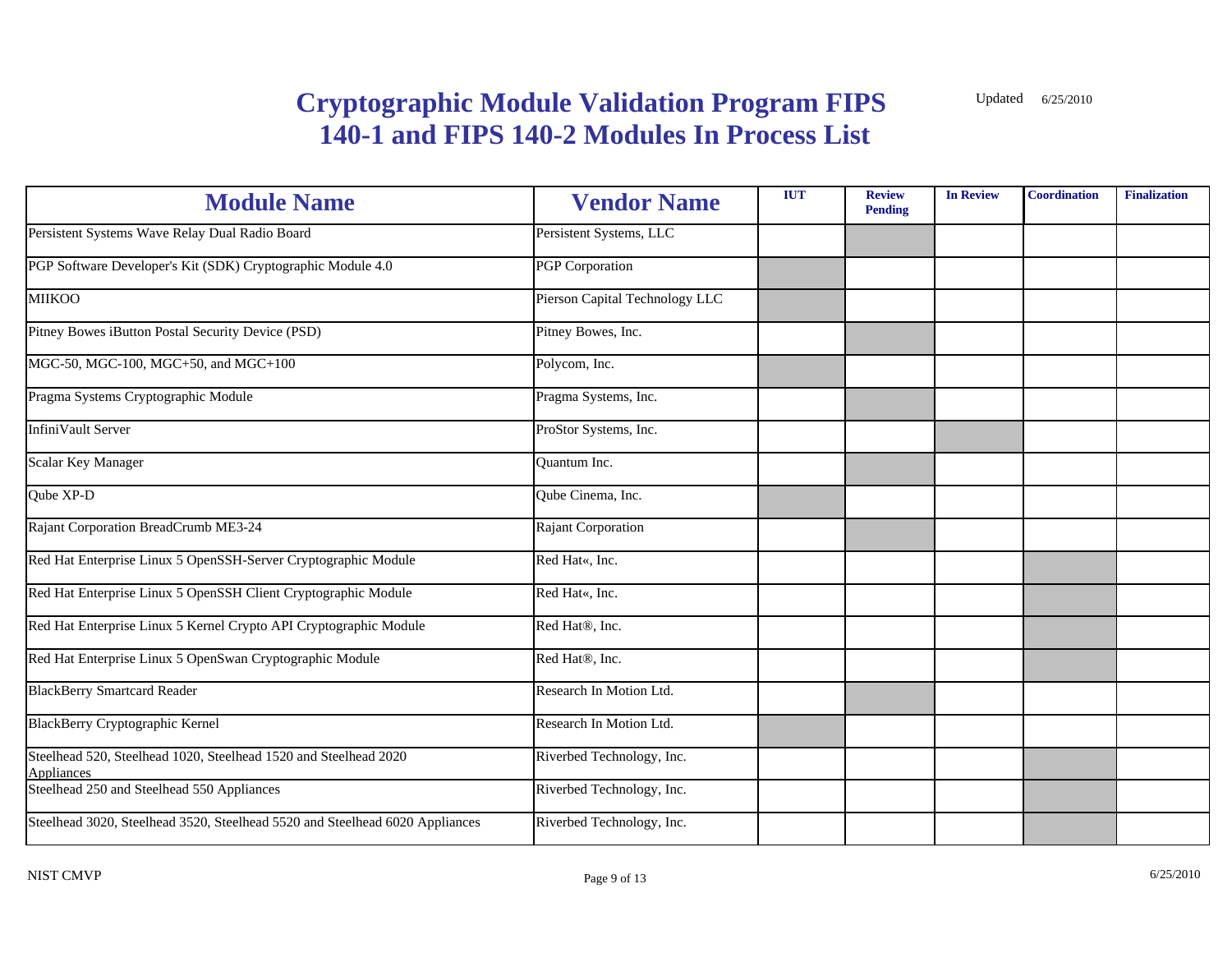| <b>Module Name</b>                                                                                                       | <b>Vendor Name</b>        | <b>IUT</b> | <b>Review</b><br><b>Pending</b> | <b>In Review</b> | <b>Coordination</b> | <b>Finalization</b> |
|--------------------------------------------------------------------------------------------------------------------------|---------------------------|------------|---------------------------------|------------------|---------------------|---------------------|
| Steelhead 1050 and Steelhead 2050 Appliances                                                                             | Riverbed Technology, Inc. |            |                                 |                  |                     |                     |
| Steelhead 5050 and 6050 Appliances                                                                                       | Riverbed Technology, Inc. |            |                                 |                  |                     |                     |
| <b>DVP-200</b>                                                                                                           | <b>Rockwell Collins</b>   |            |                                 |                  |                     |                     |
| RSA BSAFE® Crypto CDC Module                                                                                             | RSA Security, Inc.        |            |                                 |                  |                     |                     |
| RSA BSAFE® Crypto CDC Module for MEAP                                                                                    | RSA Security, Inc.        |            |                                 |                  |                     |                     |
| ProtectServer Internal Express (PSI-e)                                                                                   | SafeNet, Inc.             |            |                                 |                  |                     |                     |
| SafeNet HSM Payments                                                                                                     | SafeNet, Inc.             |            |                                 |                  |                     |                     |
| ProtectServer Gold (PSG)                                                                                                 | SafeNet, Inc.             |            |                                 |                  |                     |                     |
| Luna® PCM Key Export (KE)                                                                                                | SafeNet, Inc.             |            |                                 |                  |                     |                     |
| Luna® PCI-e 3000 and Luna® PCI-e 7000 Cryptographic Modules, V3.0 - Level 3                                              | SafeNet, Inc.             |            |                                 |                  |                     |                     |
| Luna® PCI-e 3000 and Luna® PCI-e 7000 Cryptographic Modules, V3.0 - Level 2                                              | SafeNet, Inc.             |            |                                 |                  |                     |                     |
| SafeNet Encryptor, Model 600                                                                                             | SafeNet, Inc.             |            |                                 |                  |                     |                     |
| SafeNet Encryptor, Model 650                                                                                             | SafeNet, Inc.             |            |                                 |                  |                     |                     |
| SafeNet Ethernet Encryptor, Branch Office                                                                                | SafeNet, Inc.             |            |                                 |                  |                     |                     |
| Luna® PCI 3000 and Luna PCI 7000 Cryptographic Modules, V3.0 - Level 3                                                   | SafeNet, Inc.             |            |                                 |                  |                     |                     |
| Luna® PCI 7000 for Luna SA, Luna PCI 7000 for Luna SP, and Luna PCI 7000 for<br>Luna XML Cryptographic Modules - Level 2 | SafeNet, Inc.             |            |                                 |                  |                     |                     |
| DataSecure Appliance i150 and i450                                                                                       | SafeNet, Inc.             |            |                                 |                  |                     |                     |
| Luna® PCI 7000 for Luna SA, Luna PCI 7000 for Luna SP, and Luna PCI 7000 for<br>Luna XML Cryptographic Modules - Level 3 | SafeNet, Inc.             |            |                                 |                  |                     |                     |
| ypsid                                                                                                                    | Sagem Orga                |            |                                 |                  |                     |                     |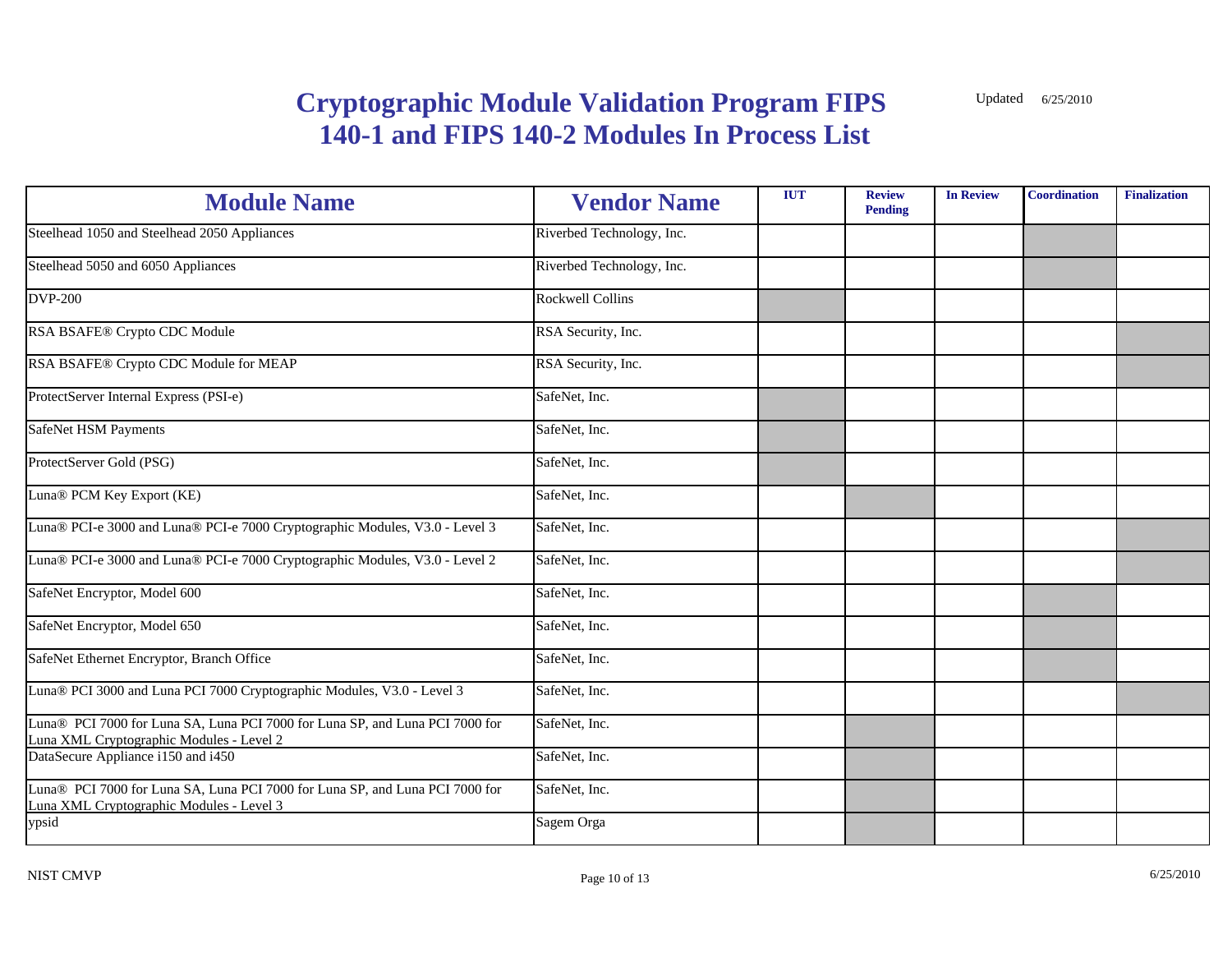| <b>Module Name</b>                                                | <b>Vendor Name</b>            | <b>IUT</b> | <b>Review</b><br><b>Pending</b> | <b>In Review</b> | <b>Coordination</b> | <b>Finalization</b> |
|-------------------------------------------------------------------|-------------------------------|------------|---------------------------------|------------------|---------------------|---------------------|
| Continuum Network Security Module                                 | Schneider Electric            |            |                                 |                  |                     |                     |
| Momentus® FDE Attached Storage Drives FIPS 140 Module             | Seagate Technology LLC        |            |                                 |                  |                     |                     |
| Momentus® FDE Drives FIPS 140 Module                              | Seagate Technology LLC        |            |                                 |                  |                     |                     |
| Seagate® Momentus® 7200 FDE.3 TCG Opal SSC Self-Encrypting Drives | Seagate Technology, LLC       |            |                                 |                  |                     |                     |
| FinallySecure Enterprise Cryptographic Module                     | <b>SECUDE AG</b>              |            |                                 |                  |                     |                     |
| Secure64 Cryptographic Module                                     | Secure64 Software Corporation |            |                                 |                  |                     |                     |
| SecureParser <sup>®</sup>                                         | Security First Corp.          |            |                                 |                  |                     |                     |
| Private Encryption File System                                    | SenSage, Inc.                 |            |                                 |                  |                     |                     |
| Snapsoft                                                          | Snapshield, Ltd.              |            |                                 |                  |                     |                     |
| Snaptrunk                                                         | Snapshield, Ltd.              |            |                                 |                  |                     |                     |
| <b>NSA 240</b>                                                    | SonicWALL, Inc.               |            |                                 |                  |                     |                     |
| <b>NSA 2400</b>                                                   | SonicWALL, Inc.               |            |                                 |                  |                     |                     |
| SRA EX6000 / SRA EX7000                                           | SonicWALL, Inc.               |            |                                 |                  |                     |                     |
| TZ 100, TZ 100W, TZ 200, TZ 200W, TZ 210 and TZ 210W              | SonicWALL, Inc.               |            |                                 |                  |                     |                     |
| SafeGuard Cryptographic Engine                                    | Sophos PLC                    |            |                                 |                  |                     |                     |
| HYDRA PC Personal Edition FIPS Module (MR)                        | SPYRUS, Inc.                  |            |                                 |                  |                     |                     |
| Hydra PC Configurable FIPS Module                                 | SPYRUS, Inc.                  |            |                                 |                  |                     |                     |
| Hydra PC FIPS Sector-based Encryption Module                      | SPYRUS, Inc.                  |            |                                 |                  |                     |                     |
| HardCache-SL3                                                     | STMicroelectronics Inc.       |            |                                 |                  |                     |                     |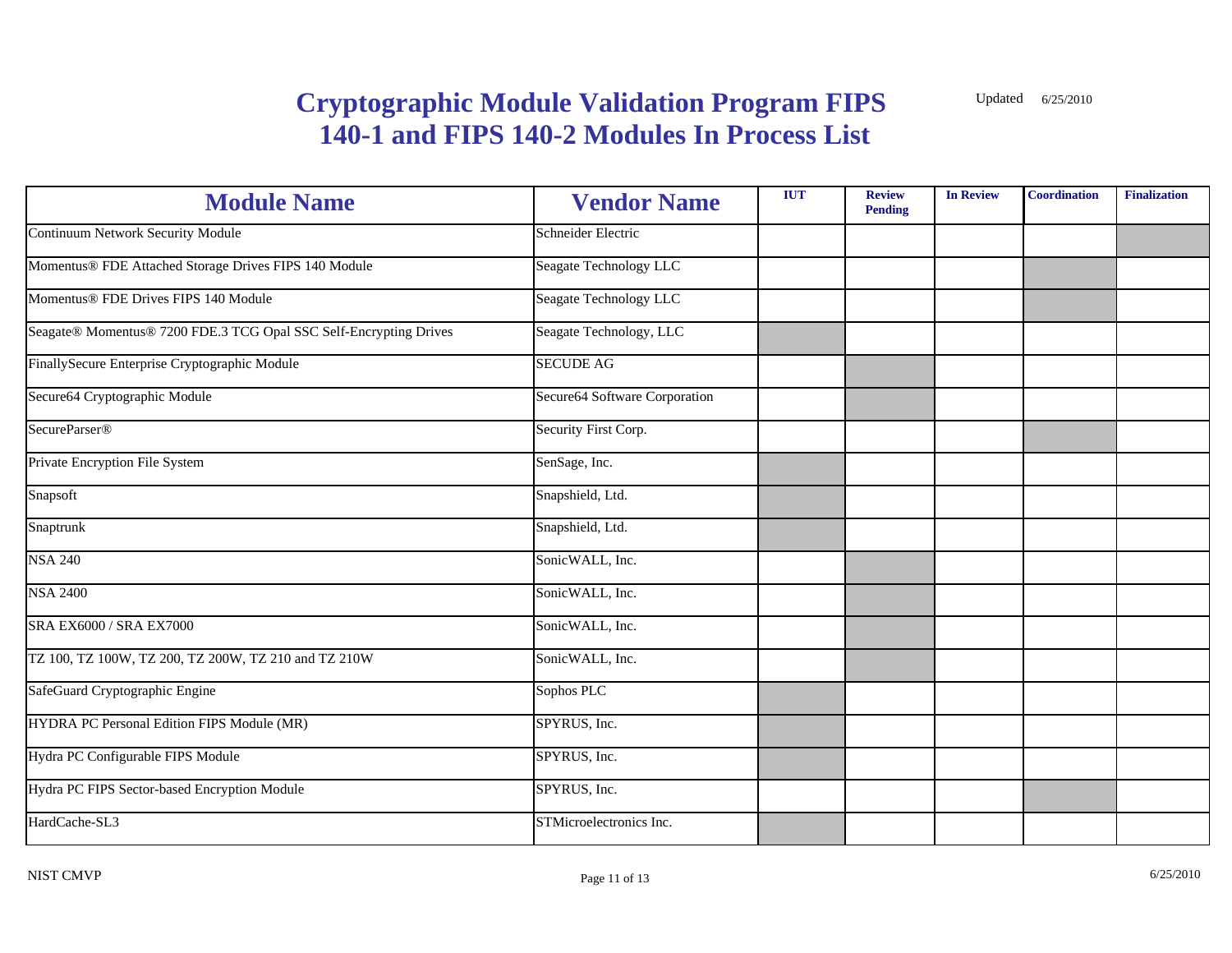| <b>Module Name</b>                                                                                                                                                   | <b>Vendor Name</b>            | <b>IUT</b> | <b>Review</b><br><b>Pending</b> | <b>In Review</b> | <b>Coordination</b> | <b>Finalization</b> |
|----------------------------------------------------------------------------------------------------------------------------------------------------------------------|-------------------------------|------------|---------------------------------|------------------|---------------------|---------------------|
| HardCache (TM)-SL3/PC v2.0                                                                                                                                           | STMicroelectronics, Inc.      |            |                                 |                  |                     |                     |
| <b>Symantec Network Access Control Enforcer</b>                                                                                                                      | <b>Symantec Corporation</b>   |            |                                 |                  |                     |                     |
| Symantec JAVA Cryptographic Module                                                                                                                                   | <b>Symantec Corporation</b>   |            |                                 |                  |                     |                     |
| Symantec Cryptographic Module                                                                                                                                        | <b>Symantec Corporation</b>   |            |                                 |                  |                     |                     |
| TruLink Control Logic Module CL6792-M1                                                                                                                               | Telephonics Corp.             |            |                                 |                  |                     |                     |
| TruLink Control Logic Module CL6882-M1                                                                                                                               | Telephonics Corp.             |            |                                 |                  |                     |                     |
| DLP Cinema ® Series 2 Enigma Link Decryptor                                                                                                                          | Texas Instruments             |            |                                 |                  |                     |                     |
| nShield Connect 6000, nShield Connect 1500 and nShield Connect 500                                                                                                   | Thales - nCipher              |            |                                 |                  |                     |                     |
| Thales Encryption Manager for Storage                                                                                                                                | Thales e-Security Inc.        |            |                                 |                  |                     |                     |
| <b>Trek ThumbDrive AES</b>                                                                                                                                           | Trek Technology (s) Pte Ltd   |            |                                 |                  |                     |                     |
| Unisys OS 2200 Cryptographic Library                                                                                                                                 | <b>Unisys Corporation</b>     |            |                                 |                  |                     |                     |
| Uplogix 430 and 3200                                                                                                                                                 | Uplogix, Inc.                 |            |                                 |                  |                     |                     |
| SafeGuard <sup>®</sup> CryptoServer Se                                                                                                                               | Utimaco Safeware AG           |            |                                 |                  |                     |                     |
| Verdasys Secure Cryptographic Module                                                                                                                                 | Verdasys, Inc.                |            |                                 |                  |                     |                     |
| Enhanced Bandwidth Efficient Modem (EBEM) Cryptographic Module                                                                                                       | ViaSat, Inc.                  |            |                                 |                  |                     |                     |
| Voltage Encryption Toolkit 4.0                                                                                                                                       | Voltage Security, Inc.        |            |                                 |                  |                     |                     |
| eVOLUTION e8350 Satellite Router [1], 7350 iNFINITI Satellite Router [2], iNFINITI<br>iConnex 700 Satellite Router [3], eVOLUTION iConnex e800 Satellite Router [4], | VT iDirect, Inc.              |            |                                 |                  |                     |                     |
| XTM 2, XTM 5, XTM 8, XTM 1050, X1250e and X8500e                                                                                                                     | WatchGuard Technologies, Inc. |            |                                 |                  |                     |                     |
| <b>Network Security Services (NSS)</b>                                                                                                                               | Wind River Systems            |            |                                 |                  |                     |                     |